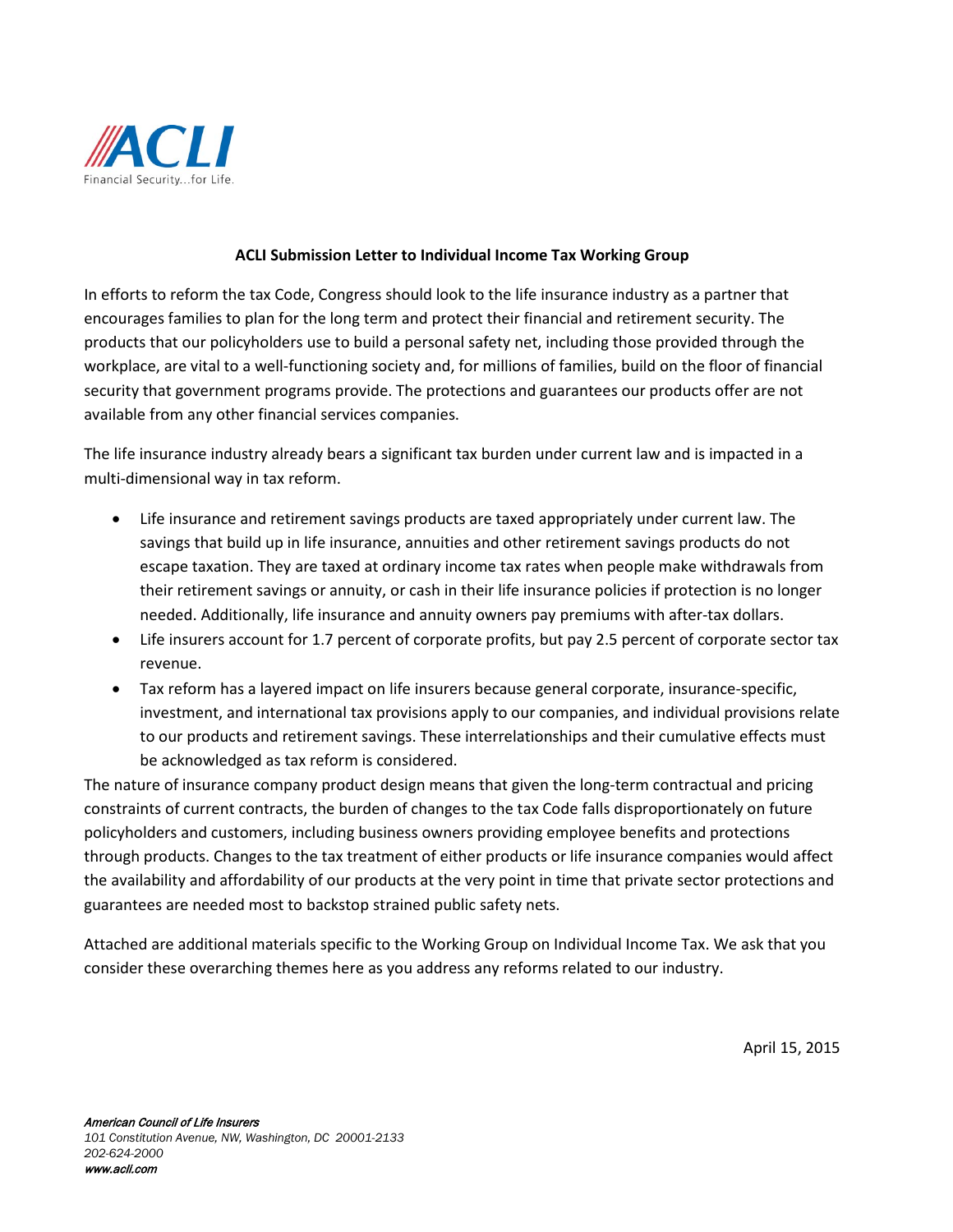















## **Annuities: Creating Guaranteed Income for Life**

Retirement today requires more planning than in previous generations. Sources of steady retirement income have changed, as fewer and fewer workers are covered by traditional pensions that provide a lifetime benefit. In addition, advances in medicine have resulted in increased longevity and today's retirees may spend 20, 30 or more years in retirement.

Given this landscape, workers face two dilemmas: how to accumulate savings for retirement and how to generate a stream of income in retirement guaranteed to last a lifetime. A 2014 survey shows that only 18 percent of American workers are very confident that they will have enough money to live comfortably throughout their retirement years, down from 27 percent in 2007.<sup>1</sup>

With the increased popularity of defined contribution plans, such as 401(k)s, responsibility for making sure retirement savings last has shifted from the employer to the individual. Unlike traditional defined benefit plans that provide a stream of payments to retirees for life, defined contribution plans typically offer a lump sum that retirees must then manage on their own.

The only way to create a guaranteed lifetime income stream in retirement is through an annuity. An annuity is an insurance contract that offers an efficient solution to what otherwise could be an overwhelming asset management task: Creating a steady paycheck in retirement that cannot be outlived.

## **SUCCESS OF THE PRODUCT**

Annuities are insurance contracts that offer solutions to both sides of the retirement equation: They provide ways to accumulate retirement savings and to turn those savings into a lifetime income stream.

The recent economic crisis has highlighted and enhanced the long-term value and guarantees that annuities provide. In fact, despite the market turmoil, 85 percent of current annuity owners say that annuities were a safe and secure way to save for retirement and that annuities make them feel secure in times of financial uncertainty.2

A deferred annuity can address both pre-retirement savings and post-retirement income needs. For example, for those who are years away from retirement—or are retired and don't need to produce income right away—a deferred annuity allows savings to accumulate, tax deferred, until you choose to receive income payments. Annuity owners decide how their money accumulates—at a fixed interest rate, an indexed interest rate, or a variable interest rate. They also choose how and when they receive income—in a lump sum, as payments over a specified number of years, or through a steady stream of income they can't outlive.

For those who need income right away, an immediate annuity converts a lump sum of money (such as money from the sale of a home or business, or a portion of accumulated savings in a workplace retirement plan) into a series of monthly, quarterly, or annual payments. The annuity owner chooses if those income payments last for a specified number of years or for life.

<sup>1</sup> Employee Benefit Research Institute, *2014 Retirement Confidence Survey*.

<sup>2</sup> Committee of Annuity Insurers, *2013 Survey of Owners of Indivdual Annuity Contracts*.

<sup>(</sup>Conducted by The Gallup Organization and Mathew Greenwald & Associates.)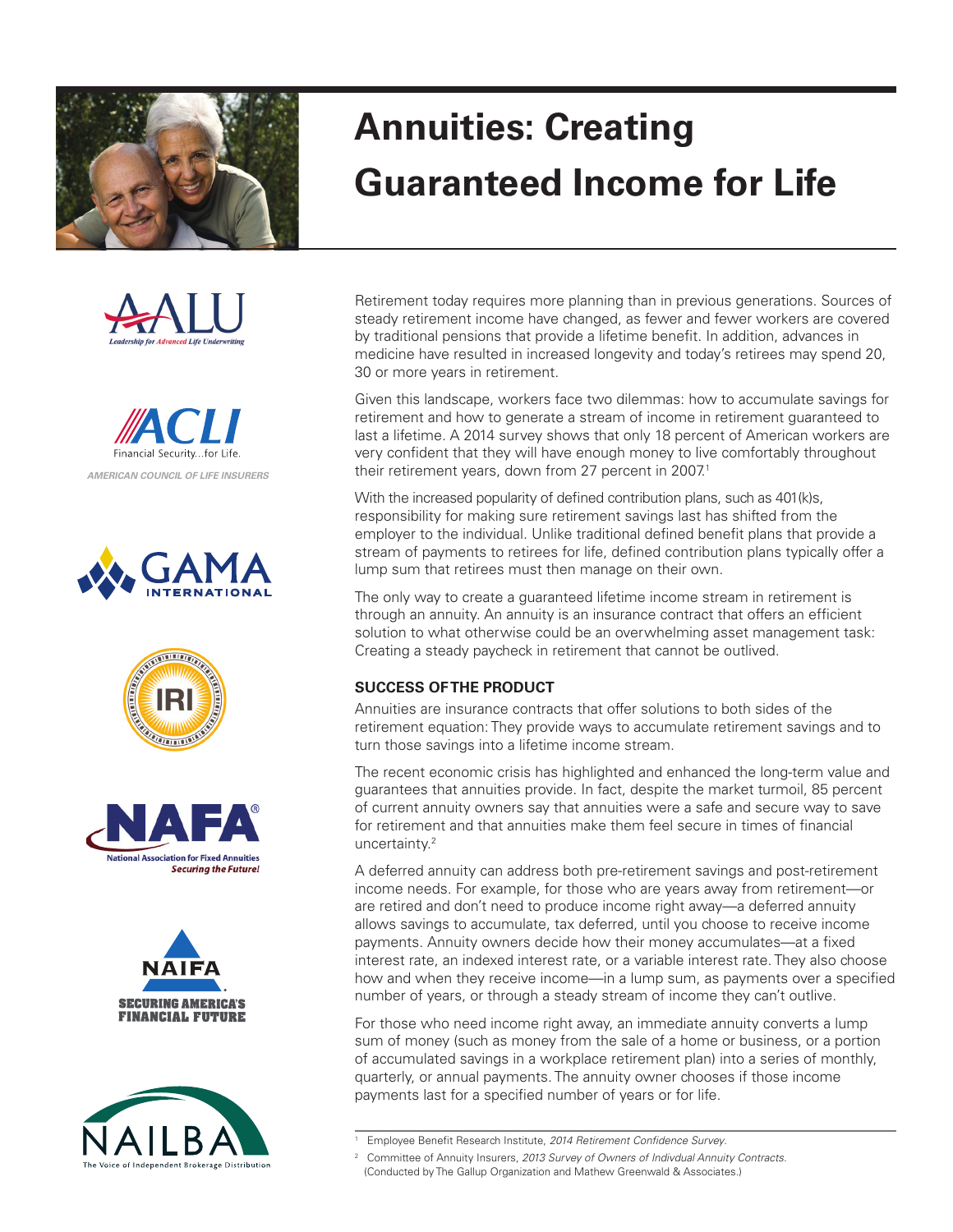## **ACLI**

The American Council of Life Insurers (ACLI) is a Washington, D.C.-based trade association with approximately 300 member companies operating in the United States and abroad. ACLI advocates in federal, state, and international forums for public policy that supports the industry marketplace and the 75 million American families that rely on life insurers' products for financial and retirement security. ACLI members offer life insurance, annuities, retirement plans, long-term care and disability income insurance, and reinsurance, representing more than 90 percent of industry assets and premiums. ACLI's public website can be accessed at *www.acli.com.*

## **AALU**

The Association for Advanced Life Underwriting (AALU) is the leading organization of successful life insurance professionals who are a trusted voice on the unique public policy issues involving the advanced life markets. Founded in 1957, the AALU counts more than 2,200 professionals as members. *www.aalu.org.*

## **GAMA International**

GAMA International is a worldwide professional association serving 5,500 field leaders in the insurance and financial services industry. Its members recognize their critical role in finding, building and inspiring the next generation of top performers who will, in their turn, lead the industry into the future. To help build these leaders, the association provides its members with professional development resources and opportunities, including educational, networking and leadership. GAMA International's website is located at *www.gamaweb.com.*

## **IRI**

The Insured Retirement Institute (IRI) is the leading association for the retirement income industry. IRI proudly leads a national consumer coalition of more than 20 organizations, and is the only association that represents the entire supply chain of insured retirement strategies. IRI members are the major insurers, asset managers, broker-dealers/distributors, and 150,000 financial professionals. As a not-for-profit organization, IRI provides an objective forum for communication and education, and advocates for the sustainable retirement solutions Americans need to help achieve a secure and dignified retirement. Learn more at *www.irionline.org.*

## **NAFA**

The National Association for Fixed Annuities (NAFA) is a trade association exclusively dedicated to educating regulators, legislators, journalists and industry personnel about the value of fixed annuities and their benefits to consumers. NAFA's membership represents every aspect of the fixed annuity marketplace, covering 85 percent of fixed annuities sold by independent agents, advisors and brokers. NAFA was founded in 1998 and recently celebrated its 15th year of serving the fixed annuity industry. To learn more, visit *www.nafa.com.*

#### **NAILBA**

The National Association of Independent Life Brokerage Agencies (NAILBA) is a nonprofit trade association with over 370 member agencies in the U.S. and Canada. NAILBA is the premiere insurance industry organization promoting financial security and consumer choice through the use of independent brokerage distribution. The purpose of NAILBA is to serve as the national association of life, health and annuity insurance distributors. *www.nailba.org.*

## **NAIFA**

Founded in 1890 as The National Association of Life Underwriters (NALU), the National Association of Insurance and Financial Advisors (NAIFA) is one of the nation's oldest and largest associations representing the interests of insurance professionals from every Congressional district in the United States. NAIFA members assist consumers by focusing their practices on one or more of the following: life insurance and annuities, health insurance and employee benefits, multiline, and financial advising and investments. NAIFA's mission is to advocate for a positive legislative and regulatory environment, enhance business and professional skills, and promote the ethical conduct of its members. *www.naifa.org.*

Certain annuities offer the option of continuing income payments to a spouse (or other beneficiary) after the annuity owner dies. Some also provide death benefits if death occurs before income payments begin. Other options also may be available, such as guaranteed living benefits, which provide additional savings and income protection.

## **CURRENT TAX TREATMENT**

By encouraging long-term savings during the working years and helping individuals manage assets during retirement, the current tax treatment of annuities promotes financial discipline.

For those who are years away from retirement, or are retired and have assets that don't need to produce income right away, a deferred annuity allows savings to build up, free of current federal income tax. When payments are received, the portion that comes from earnings is taxed as ordinary income.

To encourage long-term savings for retirement, there are tax penalties for withdrawals from deferred annuities before age 59½ in addition to the income tax due on earnings. The tax penalty is not applied to certain lifetime payouts, death benefits, or payments made if an annuitant becomes disabled. Other exceptions may apply.

The current tax treatment has served as an effective savings incentive: 73 percent of individual annuity owners report that they have set aside more for retirement than they would have if the tax-deferred growth of annuities was not available. A large majority (86%) cite the tax treatment of annuities as a "very" or "somewhat" important reason for their purchase.3

The current federal income tax treatment of annuities is reflective of sound public policy that recognizes the annuity's unique role in helping Americans accumulate savings for retirement and guarantee a steady stream of income for life.

## **CONCLUSION**

An annuity can help American workers meet the challenges of the changing retirement landscape. In fact, 85 percent of individual annuity owners say they believe that annuities are an important source of retirement security and make them feel more comfortable in times of financial uncertainty.4 With the shift from defined benefit to defined contribution plans and increased longevity, the role of the annuity in retirement has never been more important. Policy-makers should explore ways to encourage more Americans to turn to annuities for long-term savings and guaranteed lifetime income.

## **key facts**

- More than three in four (84%) annuity owners say that they will use their annuities for retirement income.<sup>5</sup>
- Over seven in 10 (72%) annuity owners are 64 years old or older, including nearly half who are age 72 or older (46%).6
- Individual annuity owners received \$51 billion in benefit payments in 2013.7

6 Ibid.

<sup>3</sup> Committee of Annuity Insurers. *2013 Survey of Owners of Individual Annuity Contracts*. (Conducted by The Gallup Organization and Mathew Greenwald & Associates.)

<sup>4</sup> Ibid.

<sup>5</sup> Ibid.

<sup>7</sup> American Council of Life Insurers, *Life Insurers Fact Book 2014.*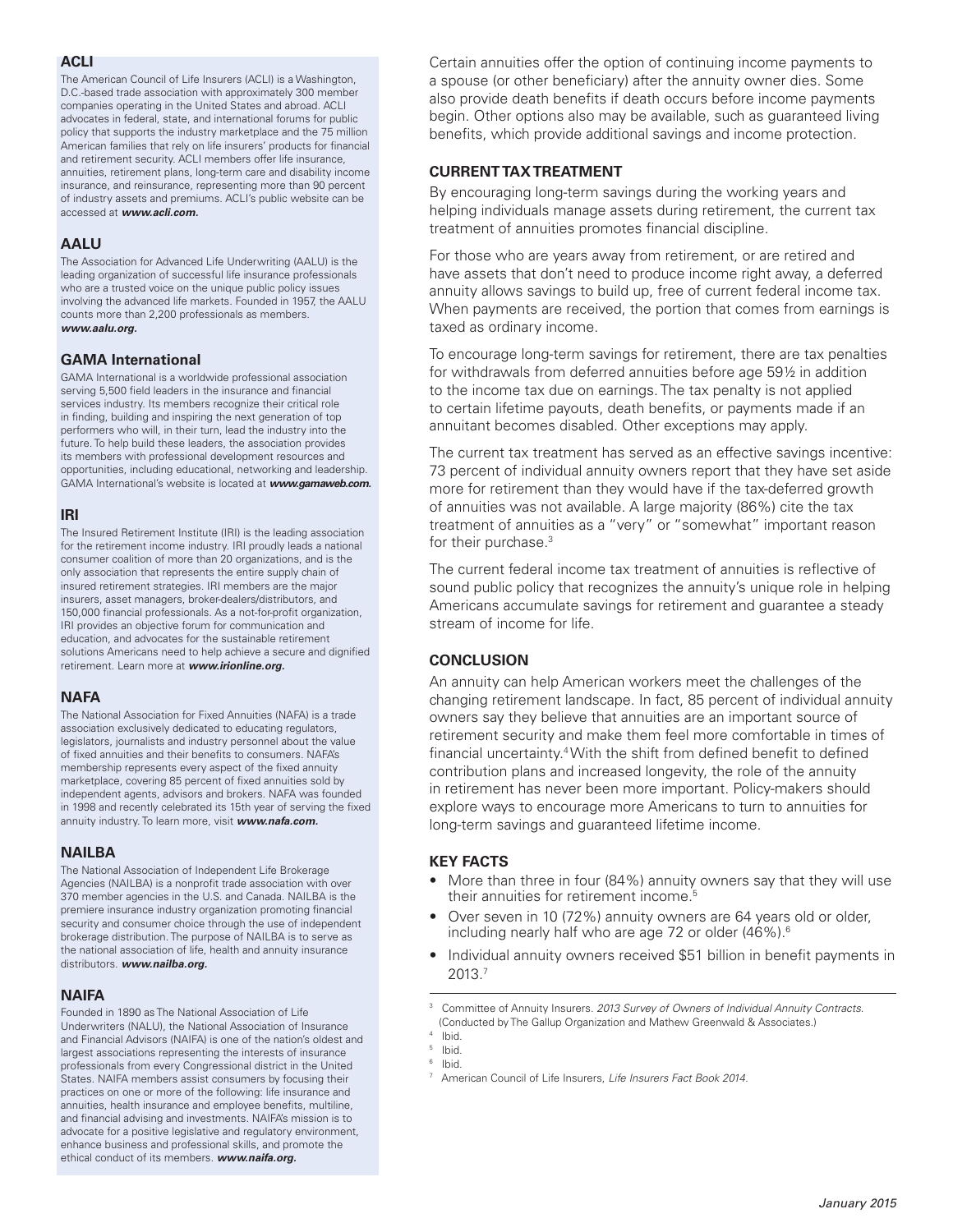















# **Life Insurance: Providing Financial Protection**

Life insurance is a key component of Americans' ability to take individual responsibility for the financial futures of their families and businesses. It is unique in guaranteeing the delivery of financial security at precisely the moment it is needed, while contributing significantly to the nation's storehouse of savings and investment capital.

A big fear for many American families is the death of a wage-earner or caregiver, leaving the surviving family members unable to cope financially. Life insurance offers peace of mind through immediate financial protection for dependents.

Life insurance enables individuals and families from all economic brackets to maintain independence in the face of financial catastrophe. In a recent study, more than three in four respondents strongly agree that life insurance is a critical part of a financial plan.<sup>1</sup>

By providing tools for protection and savings, life insurance is an efficient way to promote personal responsibility and thus relieve pressure on government programs. There continues to be strong public support for continuation of current tax policy for life insurance products.

## **SUCCESS OF THE PRODUCT**

Life insurance protects families against financial loss from the death of a loved one. It provides a source of reliable liquid assets when the need arises to pay for death-related expenses, including medical bills and funeral costs. It also can help families cover daily living expenses, mortgage and tuition payments, and child care.

The amount of life insurance is determined by the financial needs of individuals and families. Some experts suggest coverage should equal at least seven to 10 times annual income. It is impossible for most families to save enough money to manage the financial consequences associated with the death of a wage-earner or caregiver. Life insurance makes managing these risks affordable through the pooling of risk. Industry data shows that in 2013 there were 144 million individual life insurance policies in force.<sup>2</sup>

Permanent life insurance has an additional advantage—it is guaranteed to remain in force for one's whole life, regardless of age. By design, the level premiums of permanent insurance are used to both pay for the term cost of a policy's face amount (death benefit) and to create a savings aspect (cash value), which helps cover the rising cost of insurance as one gets older. In addition, the policy's cash value can be borrowed to pay important family expenses, such as those for tuition or long-term care. If an insured's needs change and the death benefit protection becomes less acute, the cash value can be converted into a retirement income producing annuity that can guarantee regular payments for life or for a specified period of time, an option also available to beneficiaries of life insurance policies. Some policies allow an insured to collect all or part of the death benefit if he or she becomes terminally or chronically ill. An insured also can cancel (surrender) the policy and receive the cash value as a lump sum. Fifty-seven percent of respondents in a 2009 survey said that one of the most important benefits of life insurance is its cash value because it is a built-in reserve for emergencies.<sup>3</sup>

<sup>3</sup> American Council of Life Insurers, *Monitoring Attitudes of the Public 2009*.

<sup>1</sup> American Council of Life Insurers, *Monitoring Attitudes of the Public 2009.*

<sup>2</sup> American Council of Life Insurers, *Life Insurers Fact Book 2014*.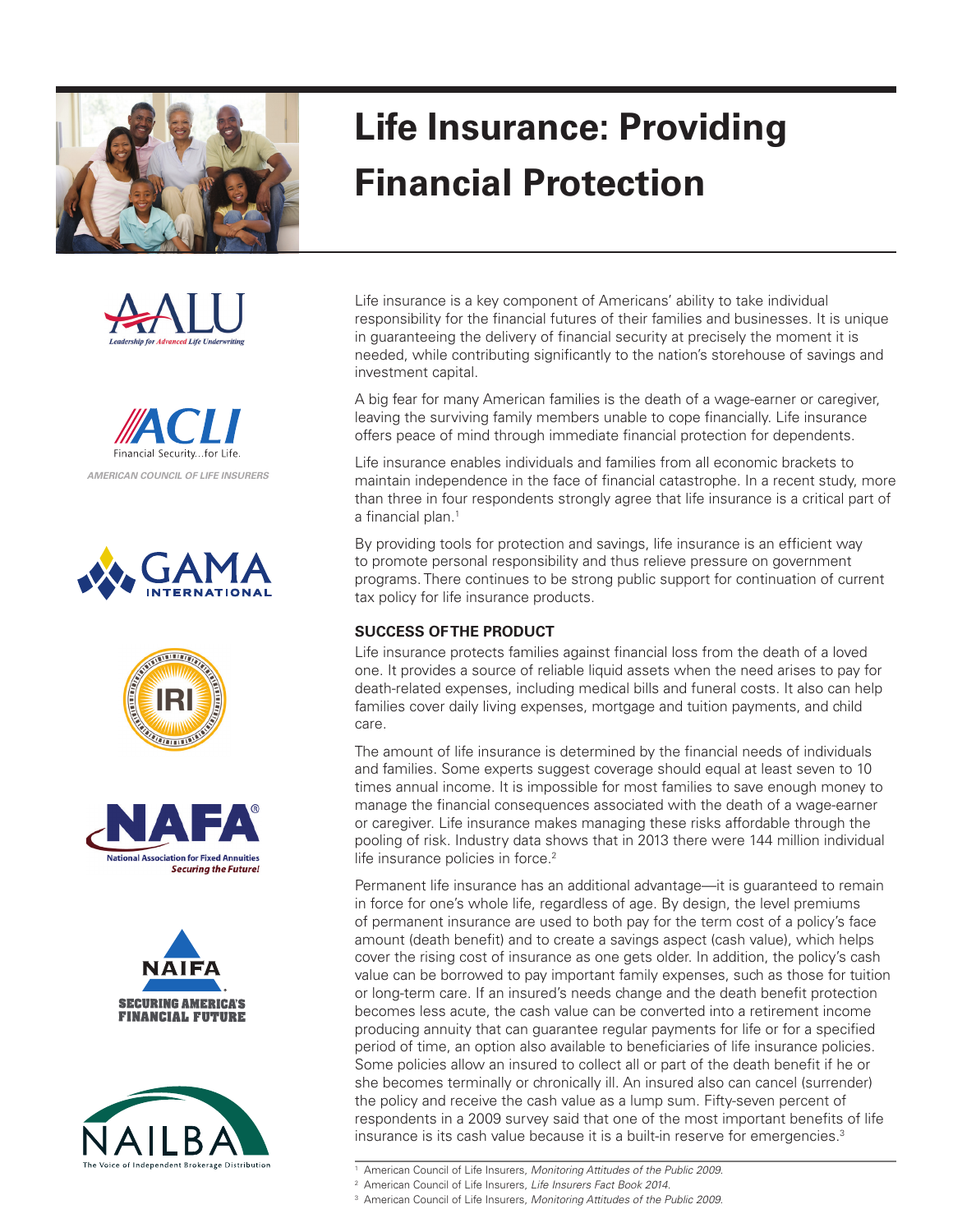#### **ACLI**

The American Council of Life Insurers (ACLI) is a Washington, D.C.-based trade association with approximately 300 member companies operating in the United States and abroad. ACLI advocates in federal, state, and international forums for public policy that supports the industry marketplace and the 75 million American families that rely on life insurers' products for financial and retirement security. ACLI members offer life insurance, annuities, retirement plans, long-term care and disability income insurance, and reinsurance, representing more than 90 percent of industry assets and premiums. ACLI's public website can be accessed at *www.acli.com.*

## **AALU**

The Association for Advanced Life Underwriting (AALU) is the leading organization of successful life insurance professionals who are a trusted voice on the unique public policy issues involving the advanced life markets. Founded in 1957, the AALU counts more than 2,200 professionals as members. *www.aalu.org.*

## **GAMA International**

GAMA International is a worldwide professional association serving 5,500 field leaders in the insurance and financial services industry. Its members recognize their critical role in finding, building and inspiring the next generation of top performers who will, in their turn, lead the industry into the future. To help build these leaders, the association provides its members with professional development resources and opportunities, including educational, networking and leadership. GAMA International's website is located at *www.gamaweb.com.*

## **IRI**

The Insured Retirement Institute (IRI) is the leading association for the retirement income industry. IRI proudly leads a national consumer coalition of more than 20 organizations, and is the only association that represents the entire supply chain of insured retirement strategies. IRI members are the major insurers, asset managers, broker-dealers/distributors, and 150,000 financial professionals. As a not-for-profit organization, IRI provides an objective forum for communication and education, and advocates for the sustainable retirement solutions Americans need to help achieve a secure and dignified retirement. Learn more at *www.irionline.org.*

## **NAFA**

The National Association for Fixed Annuities (NAFA) is a trade association exclusively dedicated to educating regulators, legislators, journalists and industry personnel about the value of fixed annuities and their benefits to consumers. NAFA's membership represents every aspect of the fixed annuity marketplace, covering 85 percent of fixed annuities sold by independent agents, advisors and brokers. NAFA was founded in 1998 and recently celebrated its 15th year of serving the fixed annuity industry. To learn more, visit *www.nafa.com.*

## **NAILBA**

The National Association of Independent Life Brokerage Agencies (NAILBA) is a nonprofit trade association with over 370 member agencies in the U.S. and Canada. NAILBA is the premiere insurance industry organization promoting financial security and consumer choice through the use of independent brokerage distribution. The purpose of NAILBA is to serve as the national association of life, health and annuity insurance distributors. *www.nailba.org.*

## **NAIFA**

Founded in 1890 as The National Association of Life Underwriters (NALU), the National Association of Insurance and Financial Advisors (NAIFA) is one of the nation's oldest and largest associations representing the interests of insurance professionals from every Congressional district in the United States. NAIFA members assist consumers by focusing their practices on one or more of the following: life insurance and annuities, health insurance and employee benefits, multiline, and financial advising and investments. NAIFA's mission is to advocate for a positive legislative and regulatory environment, enhance business and professional skills, and promote the ethical conduct of its members. *www.naifa.org.*

Businesses use permanent life insurance to protect against financial uncertainty and secure their employees' futures. By owning life insurance on key employees, businesses have a secure funding source to pay for important employee and retiree benefits and to protect jobs and families from financial loss and instability that can result from the death of an owner or key employee.

## **CURRENT TAX TREATMENT**

Policy-makers have long-recognized the important social policy served by encouraging individuals and families to protect themselves against financial risks, rather than depend on government to do so. Since its inception in 1913, the tax code has provided that death benefits—and the cash value in permanent life insurance—are not subject to income tax.

Premiums are paid with after tax dollars—there is no deduction for premiums paid. Earnings on a permanent life insurance policy's cash value are not taxed as long as the policy remains in force. However, if a policyholder gives up his or her insurance protection, earnings in excess of the total premiums paid are subject to tax.

There are strict limits on the savings aspect of life insurance to ensure its tax treatment is not abused. Contracts that do not comply with these limits are denied the tax treatment entitled to life insurance.

The protection afforded by life insurance is an important societal benefit that public policy has consistently validated. This policy has been reviewed several times over the last century, and each time Congress has chosen to preserve the current tax treatment of permanent life insurance.

## **CONCLUSION**

The current tax treatment of permanent life insurance encourages individuals, families, and businesses to efficiently manage risk and prepare for long-term financial needs, despite a general environment that focuses more on the short-term. Americans are facing greater hurdles than ever before when planning for financial security. Any changes to public policy must encourage Americans to plan for their financial futures.

## **key facts**

- 75 million American families count on life insurers to protect their financial futures.4
- American families have more than \$19.66 trillion worth of life insurance protection through individual policies and group certificates.<sup>5</sup>
- In 2013, life insurance beneficiaries received \$64 billion in death benefits.<sup>6</sup>
- At the end of 2013, 144 million individual life insurance policies were in force.<sup>7</sup>
- Of new individual life policies issued in 2013, 64 percent were permanent life insurance policies.8
- 78 percent of respondents to a recent survey believe that it is important for the government to encourage people to protect their families with life insurance.<sup>9</sup>

4 ACLI calculations based on U.S. Census, *Current Population Survey 2013*, and Federal Reserve Board, *2013 Survey of Consumer Finances*.

<sup>7</sup> Ibid.

<sup>5</sup> American Council of Life Insurers, *Life Insurers Fact Book 2014*.

<sup>6</sup> Ibid.

<sup>8</sup> Ibid.

<sup>9</sup> American Council of Life Insurers, *Monitoring Attitudes of the Public 2009*.